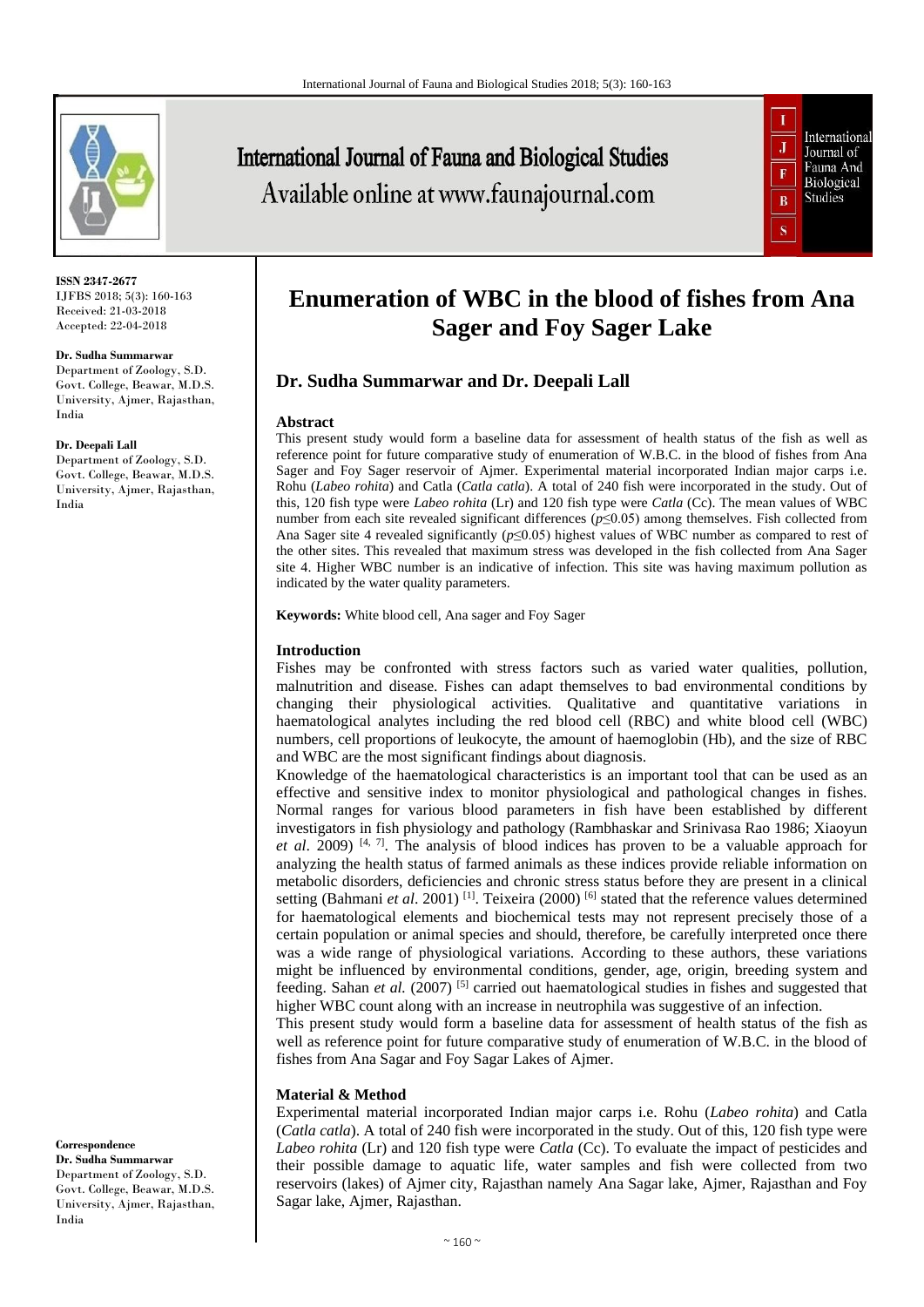**Total leucocytic count (TLC) or Enumeration of W.B.C.** 

The number of white cells in the blood is much smaller. The dilution required is much less. The bulb of WBC pipette has a capacity which is only 10 times that of its stem. The number of white cells is counted in a relatively large amount of space and under low power of the microscope.

- 1. The column of blood was drawn to the 0.5 mark in WBC diluting pipette.
- 2. Excess blood from the tip of pipette was removed.
- 3. While keeping the pipette vertical in position, the diluting fluid was sucked to 11 marks.
- 4. Blood was mixed with diluting fluid by rolling the pipette between palms.
- 5. Then discarding of 2**-**3 drops of fluid from pipette was done and then charging of the haemocytometer as described for RBC was done.
- 6. Counting was carried out under low power objective of microscope in four large corner squares. Upper Left Square of 16 small squares was counted first, then the upper right, the lower right and last the lower left. The counting followed the same pattern described under RBC counting. Those leucocytes which are half in and half out of the upper and left**-**hand line are included in the counting but not those halves in and half out of the lower and right**-**hand lines. The boundary line is the center line of the triple ruling.

#### **Calculation**

 $V = D X Dp X S.A = 1/20 X 1/10 X 4 = 1/50 cu. mm.$ 

 $V =$  Volume of blood

- $D = D$ ilution of the blood sample 1:20
- $Dp = Depth$  of the counting chamber  $1/10$ mm

S.A = Surface area counted Area counted 4 sq. mm.

C = N X 
$$
\frac{1}{V}
$$
 per cu. mm. = N X  $\frac{1}{1/50}$  = N X 50

 $C =$  Cell count per cu. Mm.

 $N =$  Number of cells counted in the chamber Sum of the 4 squares

V **=** Volume of blood (from above formula)

#### **Result & Discussion WBC counting**

Mean  $\pm$  SEM values of WBC number of male and female fish i.e. *Labeo rohita* (Rohu, LR) and *Catla catla* (Catla, CC) collected from different areas of Ana Sagar lake (site 1, site 2, site 3, site 4 and site 5) and Foy Sagar lake are presented in table 1. In each gender, fish were further grouped as lowweight (LW) and high weight (HW). The data are based on 20 observations each as specified in the section of materials and methods.

The mean values of WBC number from each site revealed significant differences (*p*≤0.05) among themselves. Fish collected from Ana Sager site 4 revealed significantly (*p*≤0.05) highest values of WBC number as compared to rest of the other sites. This revealed that maximum stress was developed in the fish collected from Ana Sager site 4. Higher WBC number is an indicative of infection. This site was having maximum pollution as indicated by the water quality parameters. A link of WBC number content was observed with the water pH also. Extremely higher or lower pH impinged on WBC number of fish of both genders. This also existed in the values of WBC number of fish collected from

different areas.

At each collection site, *Catla catla* fish revealed higher WBC number. This exhibited that CC fish built up greater degree of infection and stress than LR fish. Effect of pollutants in water was more in CC fish. In both the category of fish, females revealed higher WBC number than males. This pointed up that females of both the type of fish had developed higher scale of infection or stress with effect on WBC number. Furthermore, it was found that low**-**weight male and female fish had larger degree of impact on WBC number than highweight male and female fish. WBC number was significantly (*p*≤0.05) higher in low**-**weight fish than high**-**weight fish.

WBC number was associated to be linked with the pH of water samples from where the fish were collected in the investigation. Variations in the pH of water samples indicated greater degree of pollutants in the water. This was also related with greater contents of TSS and TDS in water reservoirs. These features decreased the water quality. It divulged that pollution of the water altered the WBC number of fish of both the types i.e. LR and CC. It appeared that pH of water, presence of pollutants in water, WBC number and antioxidant status of fish were having great relation. Impurities in water can influence water pH. Earlier researchers are of the stance that distant pH values than neutral in a water collection area can affect the development of water animals thereby influencing ecosystem badly and modulating physiology.

The mean values of WBC number obtained in the present investigation showed more or less similar precedent in fish obtained from *Ana Sagar* site 1 and were taken as control values. The average pH of water samples from this site was 7.00. On the basis of available control values, it was concluded that the mean values of WBC NUMBER of both the types of fish divulged stress.

Higher concentration of WBC number in fish indicated the infection in blood. In animals also, lower WBC number is a reflection of effect on health (Kataria and Kataria, 2005). In each area, WBC number was significantly higher in *Catla catla* than in *Labeo rohita.*

Upshot of the present exploration disclosed that stressful condition in water pool could be the motive for changed WBC number values leading to ill effects on health.

At each area the mean values were significantly lower in the blood of LR than in CC*.* This probably reflected the physiological status of the LR fish as blood is an indicator of physiological condition.

Higher WBC number in the fish probably indicated infection. In the present investigation, the polluted areas were categorized on the basis of variation in pH from neutral pH of water bodies and increase in TSS and TDS values of water bodies. According to these observations, polluted areas were Ana Sagar site 5, Foy Sagar, Ana Sagar site 2, Ana Sagar site 3 and Ana Sagar site 4. WBC number values from fish of Ana Sagar site 1(Neutral pH) were taken as control. The increase in WBC number followed the sequence of polluted areas. Least value of WBC number was observed in the fish from Ana Sagar site 4.

Raised WBC count can be observed in the cases of infection or stress. It is known that leukocyte cells are normally lower in healthy fish and could be used as a significant indicator for infectious diseases. In this study, an increase occurred in leukocyte cells of fish of the area having more pollution. Significant anaemia could be the cause of higher WBC count in polluted areas (Zutshi et al. 2010)<sup>[9]</sup>.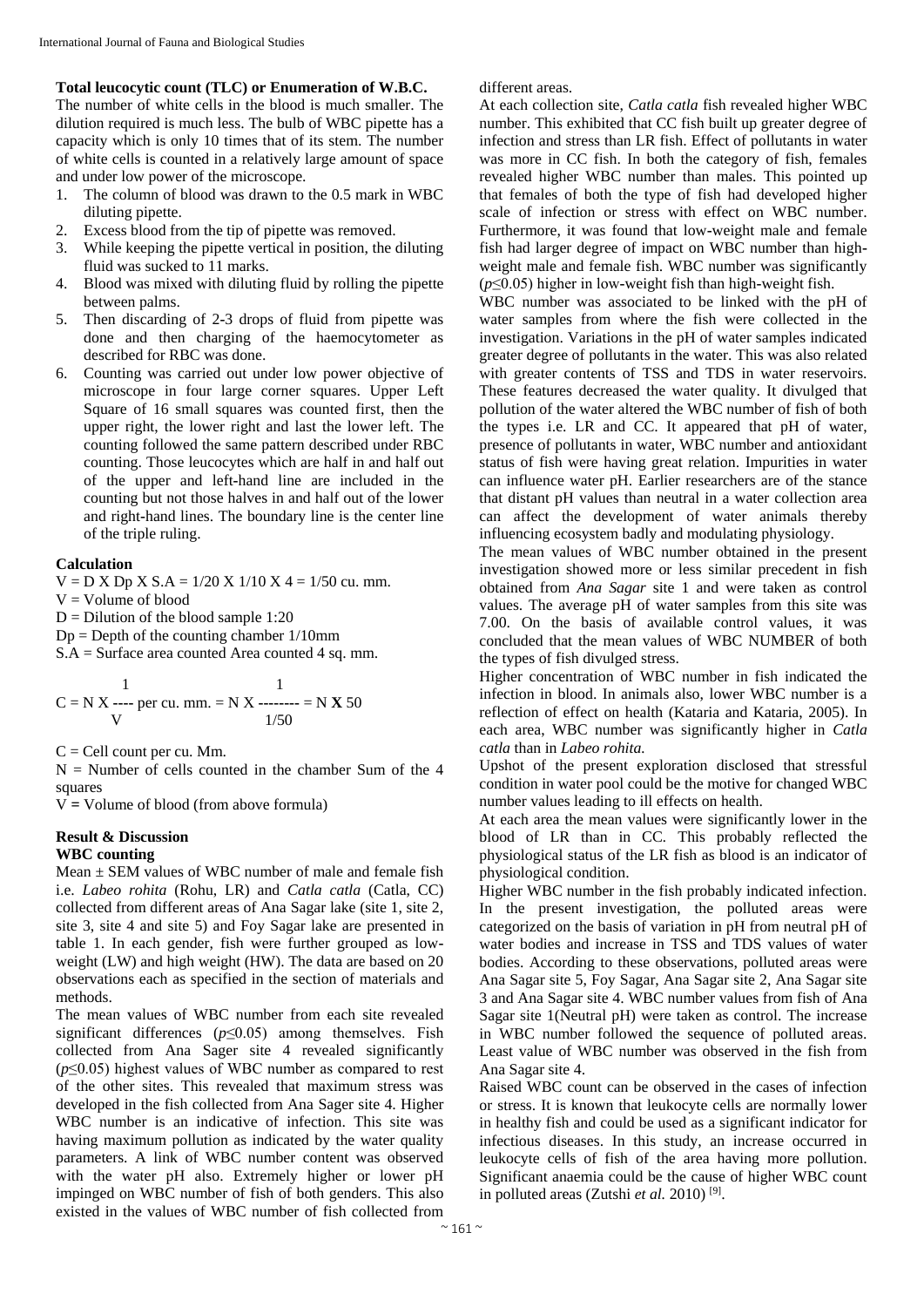Ecological attributes, living conditions and general body conditions are related with higher numbers of WBCs in the blood (Zhou *et al*. 2009) [8]. Juginu *et al.* (2017) [2] measured haematological parameters as a precious tool for assessing fish health. *Labeo rohita* was investigated and exposed to sublethal concentration of plywood effluent. The plywood effluent significantly increased WBC count. It was inferred that the plywood effluent produced haemotoxicity in fish.

**Table 1:** Mean values of haematological analytes of fishes collected from different areas of Ana Sagar and Foy Sagar lakes

| Name of area     | Type of fish          |                                         |                      | Mean ± SEM values                                       |
|------------------|-----------------------|-----------------------------------------|----------------------|---------------------------------------------------------|
|                  |                       |                                         |                      | WBC, 10 <sup>6</sup> L-1                                |
| Ana Sagar Site 1 | LR Overall value (80) |                                         |                      | $11.40b \pm 0.001$                                      |
|                  | LR(80)                | M(40)                                   | LW(20)               | $11.43^c \pm 0.0002$                                    |
|                  |                       |                                         | HW (20)              | $11.33^{d} \pm 0.0001$                                  |
|                  |                       | F(40)                                   | LW(20)               | 11.47 <sup>c</sup> ±0.0002                              |
|                  |                       |                                         | HW (20)              | $11.37^{\mathrm{d}}\pm 0.0001$                          |
|                  |                       | CC Overall value (80)                   |                      | $11.50^{\circ}$ ±0.001                                  |
|                  | CC(80)                | M(40)                                   | LW(20)               | 11.52 <sup>c</sup> ±0.0002                              |
|                  |                       |                                         | $\overline{HW}(20)$  | $11.44^d \pm 0.0001$                                    |
|                  |                       | F(40)                                   | LW(20)               | $11.56^{\circ} \pm 0.0002$                              |
|                  |                       |                                         | HW(20)               | $11.48^{\mathrm{d}}\pm 0.0001$                          |
| Ana Sagar Site 2 | LR(80)                | LR Overall value (80)                   |                      | $16.60^{b} \pm 0.002$                                   |
|                  |                       | M(40)                                   | LW(20)               | $16.63^{\circ} \pm 0.0002$                              |
|                  |                       |                                         | HW (20)              | $16.53^{d} \pm 0.0001$                                  |
|                  |                       | F(40)                                   | LW(20)               | $16.67^{\circ} \pm 0.0002$                              |
|                  |                       |                                         | HW (20)              | $16.57^{\text{d}}\pm 0.0001$                            |
|                  | CC(80)                | CC Overall value (80)                   |                      | $16.70^{\circ} \pm 0.001$                               |
|                  |                       | M(40)                                   | LW(20)               | $16.72^{\circ} \pm 0.0002$                              |
|                  |                       |                                         | HW (20)              | $16.64^{\mathrm{d}}\pm 0.0001$                          |
|                  |                       | F(40)                                   | LW(20)               | 16.76 <sup>c</sup> ±0.0002                              |
|                  |                       |                                         | HW(20)               | $16.68^{\mathrm{d}}\pm 0.0001$                          |
| Ana Sagar Site 3 |                       | LR Overall value (80)                   |                      | $17.80^{\rm b} \pm 0.002$                               |
|                  |                       | M(40)<br>F(40)                          | LW(20)               | 17.83 c±0.0002                                          |
|                  | LR(80)                |                                         | HW (20)              | $17.73^{\text{d}}\pm 0.0001$                            |
|                  |                       |                                         | LW(20)               | $17.87^{\circ} \pm 0.0002$                              |
|                  |                       |                                         | HW(20)               | $17.77^{d} \pm 0.0001$                                  |
|                  |                       | CC Overall value (80)                   |                      | $17.90^{\rm b} \pm 0.001$                               |
|                  | CC(80)                | M(40)                                   | LW(20)               | 17.92°±0.0002                                           |
|                  |                       |                                         | HW (20)              | $17.84d \pm 0.0001$                                     |
|                  |                       | F(40)                                   | LW(20)               | 17.96°±0.0002                                           |
|                  |                       |                                         | HW (20)              | $17.88d \pm 0.0001$                                     |
| Ana Sagar Site 4 | LR(80)                | LR Overall value (80)                   |                      | $19.00^b \pm 0.001$                                     |
|                  |                       | M (40)                                  | LW(20)               | 19.05°±0.0002                                           |
|                  |                       | F(40)                                   | $\overline{HW}$ (20) | $18.85^{d} \pm 0.0001$                                  |
|                  |                       |                                         | LW(20)               | $19.15^{\circ}$ ±0.0002                                 |
|                  |                       |                                         | HW(20)               | $18.95^{\text{d}}\pm 0.0001$                            |
|                  |                       | CC Overall value (80)<br>M(40)<br>F(40) |                      | $19.20^b \pm 0.02$                                      |
|                  |                       |                                         | LW(20)               | $19.25^{\circ} \pm 0.001$                               |
|                  | CC(80)                |                                         | HW (20)              | $19.05^{\text{d}}\pm 0.001$                             |
|                  |                       |                                         | LW(20)               | $19.35^{\circ} \pm 0.001$                               |
|                  |                       | LR Overall value (80)                   | HW(20)               | $19.15^{d} \pm 0.001$                                   |
| Ana Sagar Site 5 | LR(80)                |                                         |                      | $14.50^b \pm 0.001$                                     |
|                  |                       | M(40)                                   | LW(20)               | 14.53°±0.0002                                           |
|                  |                       |                                         | HW (20)<br>LW(20)    | $14.43^{\mathrm{d}}\pm 0.0001$                          |
|                  |                       | F(40)                                   | HW(20)               | 14.57°±0.0002                                           |
|                  |                       | CC Overall value (80)                   |                      | $14.47d_{\pm}0.0001$                                    |
|                  | CC(80)                | M(40)                                   | LW (20)              | $14.60^{\circ} \pm 0.001$<br>$14.62^{\circ} \pm 0.0002$ |
|                  |                       |                                         | HW(20)               | 14.54 <sup>d</sup> ±0.0001                              |
|                  |                       |                                         |                      | $14.66^{\circ} \pm 0.0002$                              |
|                  |                       | F(40)                                   | LW(20)<br>HW (20)    | $14.58^{\mathrm{d}}\pm 0.0001$                          |
|                  |                       | LR Overall value (80)                   |                      | $15.56^b \pm 0.001$                                     |
| Foy Sagar        | LR(80)                | M(40)<br>F(40)                          | LW(20)               | 15.59°±0.0002                                           |
|                  |                       |                                         | HW(20)               | $15.49^{\mathrm{d}}\pm 0.0001$                          |
|                  |                       |                                         | LW(20)               | 15.63 <sup>c</sup> ±0.0002                              |
|                  |                       |                                         | HW (20)              | $15.53^{\text{d}}\pm 0.0001$                            |
|                  |                       | CC Overall value (80)                   |                      | $15.66^{\circ} \pm 0.001$                               |
|                  | CC(80)                | M(40)                                   | LW (20)              | $15.68^{\circ} \pm 0.0002$                              |
|                  |                       |                                         | HW (20)              | $15.60^{\text{d}} \pm 0.0001$                           |
|                  |                       | F(40)                                   | LW(20)               | 15.72 <sup>c</sup> ±0.0002                              |
|                  |                       |                                         | HW (20)              | $15.64d \pm 0.0001$                                     |
|                  |                       |                                         |                      |                                                         |

Figures in the parentheses indicate number of observations in each case

LR = *Labeo rohita* fish

CC = *Catla catla* fish

 $M = Male$ 

 $F =$ Female

WBC = White blood corpuscles

<sup>b</sup> = Significant (*p*≤0.05) difference in overall mean values of LR and CC

<sup>c</sup> = Significant (*p*≤0.05) difference for LW in a fish type

 $d =$  Significant ( $p \le 0.05$ ) difference for HW in a fish type